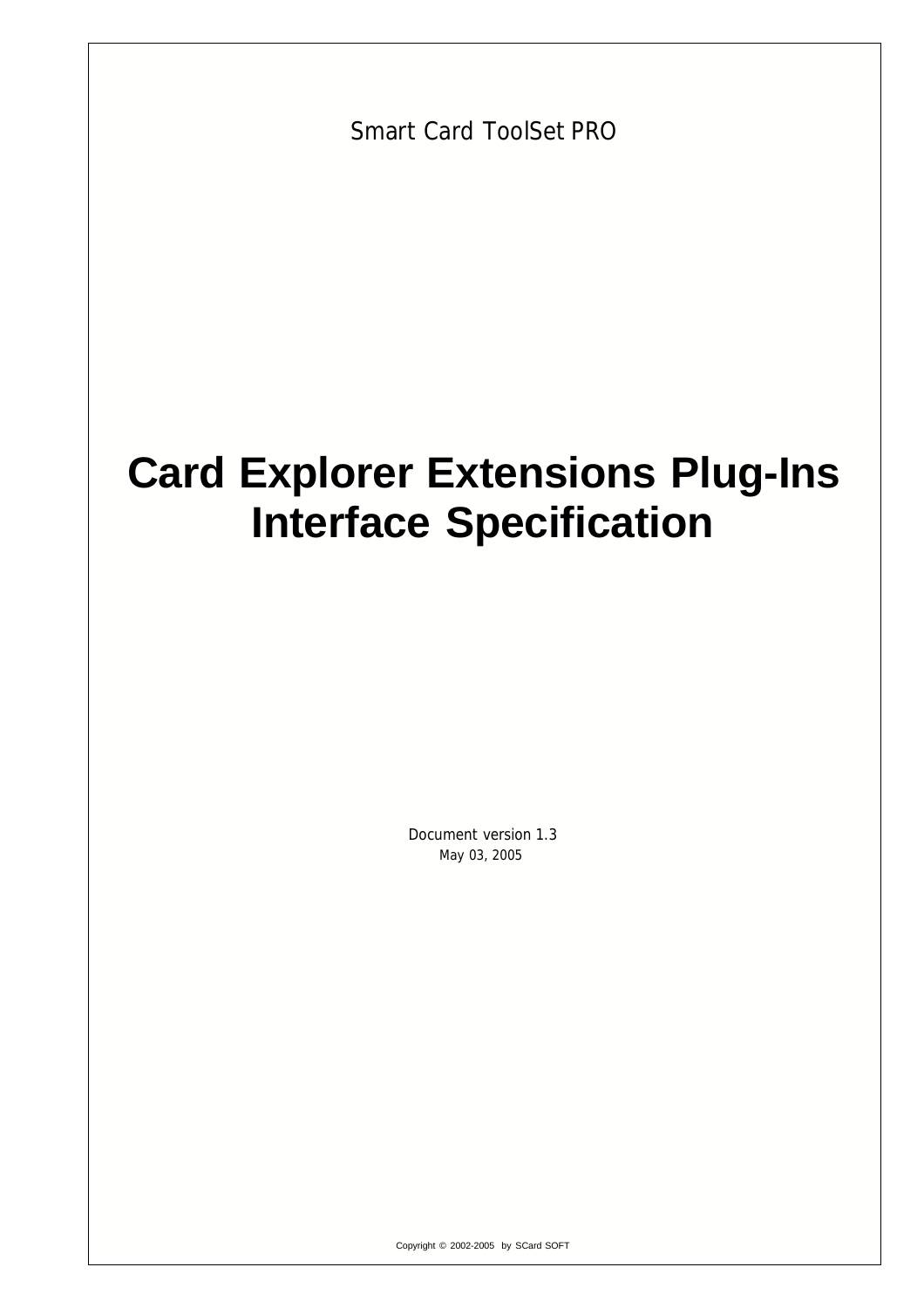## **Card Explorer Extensions Plug-Ins Interface Specification**

#### **Copyright © 2002-2005 by SCard SOFT**

All rights reserved. No parts of this work may be reproduced in any form or by any means - graphic, electronic, or mechanical, including photocopying, recording, taping, or information storage and retrieval systems - without the written permission of the author.

Products that are referred to in this document may be either trademarks and/or registered trademarks of the respective owners. The publisher and the author make no claim to these trademarks.

While every precaution has been taken in the preparation of this document, the publisher and the author assume no responsibility for errors or omissions, or for damages resulting from the use of information contained in this document or from the use of programs and source code that may accompany it. In no event shall the publisher and the author be liable for any loss of profit or any other commercial damage caused or alleged to have been caused directly or indirectly by this document.

Printed: May 03, 2005

#### **Publisher**

#### **SCard SOFT**

**http://www.scardsoft.com info@scardsoft.com**

#### **Author**

**Igor V.Kharchenko igor@scardsoft.com**

*Thank You for your interest to Smart Card ToolSet PRO!*

*You can send yours suggestions or any questions about the Plug-Ins' Interface to an author via e-mail.*

*Please visit our web site for the latest software and specifications updates.*

*Author.*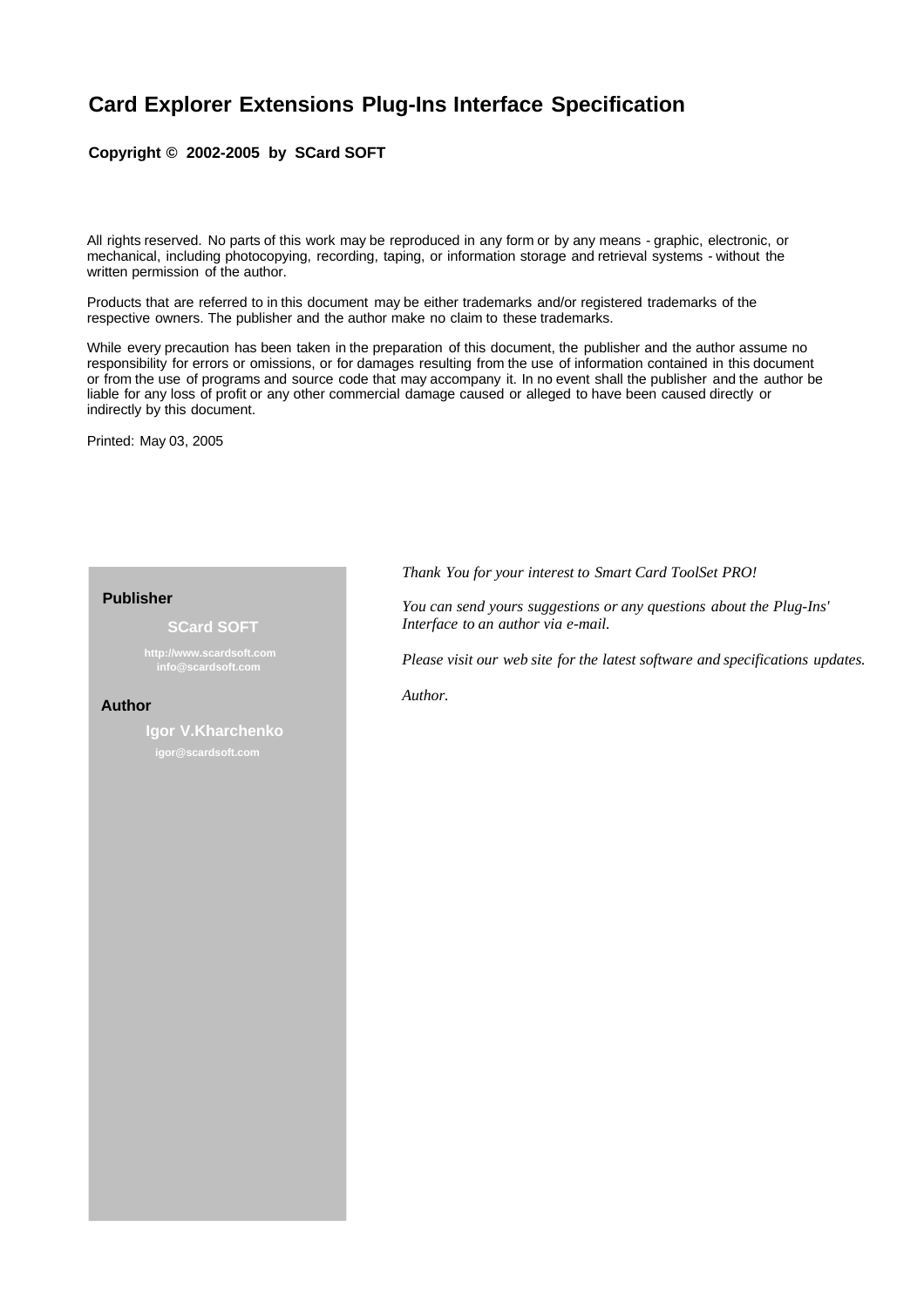$\overline{1}$ 

5

# **Table of Contents**

## **Part I Overview**

| 1 Terms                                                                             |  |
|-------------------------------------------------------------------------------------|--|
|                                                                                     |  |
|                                                                                     |  |
| Plug-In's Interface Dispatcher (Plug-In Dispatcher) …………………………………………………………………………… 1 |  |
|                                                                                     |  |
|                                                                                     |  |
|                                                                                     |  |
|                                                                                     |  |
|                                                                                     |  |
|                                                                                     |  |
|                                                                                     |  |
|                                                                                     |  |
|                                                                                     |  |
|                                                                                     |  |
|                                                                                     |  |
|                                                                                     |  |
|                                                                                     |  |
|                                                                                     |  |
|                                                                                     |  |
|                                                                                     |  |

## **Part II Dispatchers**

| Events       |  |
|--------------|--|
|              |  |
|              |  |
|              |  |
|              |  |
|              |  |
|              |  |
|              |  |
|              |  |
|              |  |
|              |  |
| <b>Index</b> |  |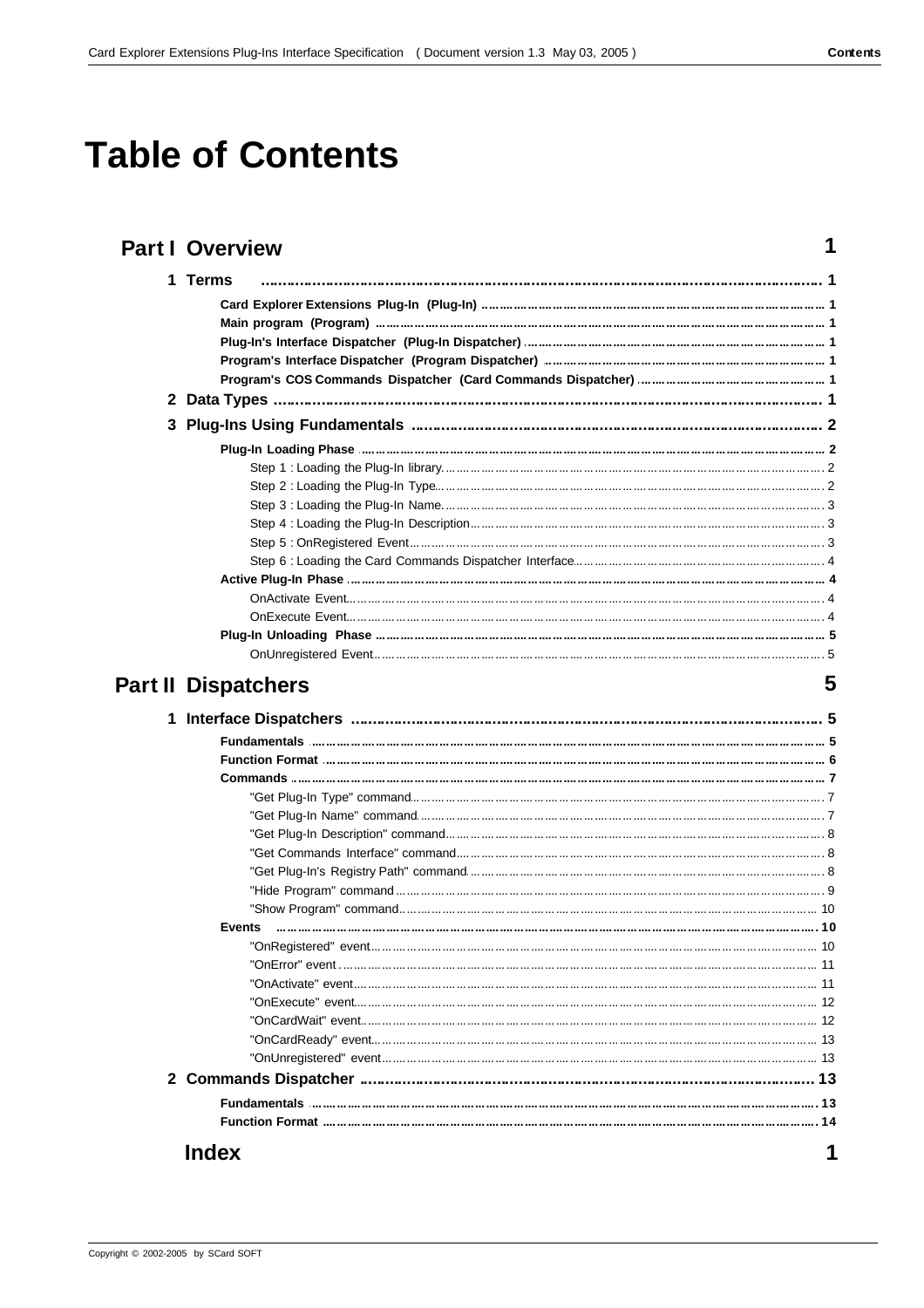## **1 Overview**

### **1.1 Terms**

## **1.1.1 Card Explorer Extensions Plug-In (Plug-In)**

The Card Explorer Extensions Plug-In is a standard Dynamic Linked Library ( DLL ) which allows you to expand the base functionality of the Card Explorer window .

### **1.1.2 Main program (Program)**

The main program is the Smart Card ToolSet PRO which loads this Plug-In and controls it.

## **1.1.3 Plug-In's Interface Dispatcher (Plug-In Dispatcher)**

It's an exported by the Plug-In's function named "DispatchInterface ".

This function must has predefined parameters format because it is called by the main program each time when the command or an event occurs.

Plug-In Dispatcher is used by the program for sending the commands and events to a Plug-In.

## **1.1.4 Program's Interface Dispatcher (Program Dispatcher)**

It's the program's function which has the same format like the Plug-In Dispatcher .

The Program Dispatcher is used by the Plug-In for sending the commands to the main program .

## **1.1.5 Program's COS Commands Dispatcher (Card Commands Dispatcher)**

It's the program's function for sending the data to a card and for receiving the card answers.

The Card Commands Dispatcher is used by the Plug-In for sending t he commands to an opened smart card.

## **1.2 Data Types**

The program uses only the following data types as the dispatchers parameters' types:

- unsigned 32 bits integer (Integer);
- 32 bits pointer (Pointer);
- as a strings the program uses the chars arrays which are ends by the 0x00 symbol (PChar);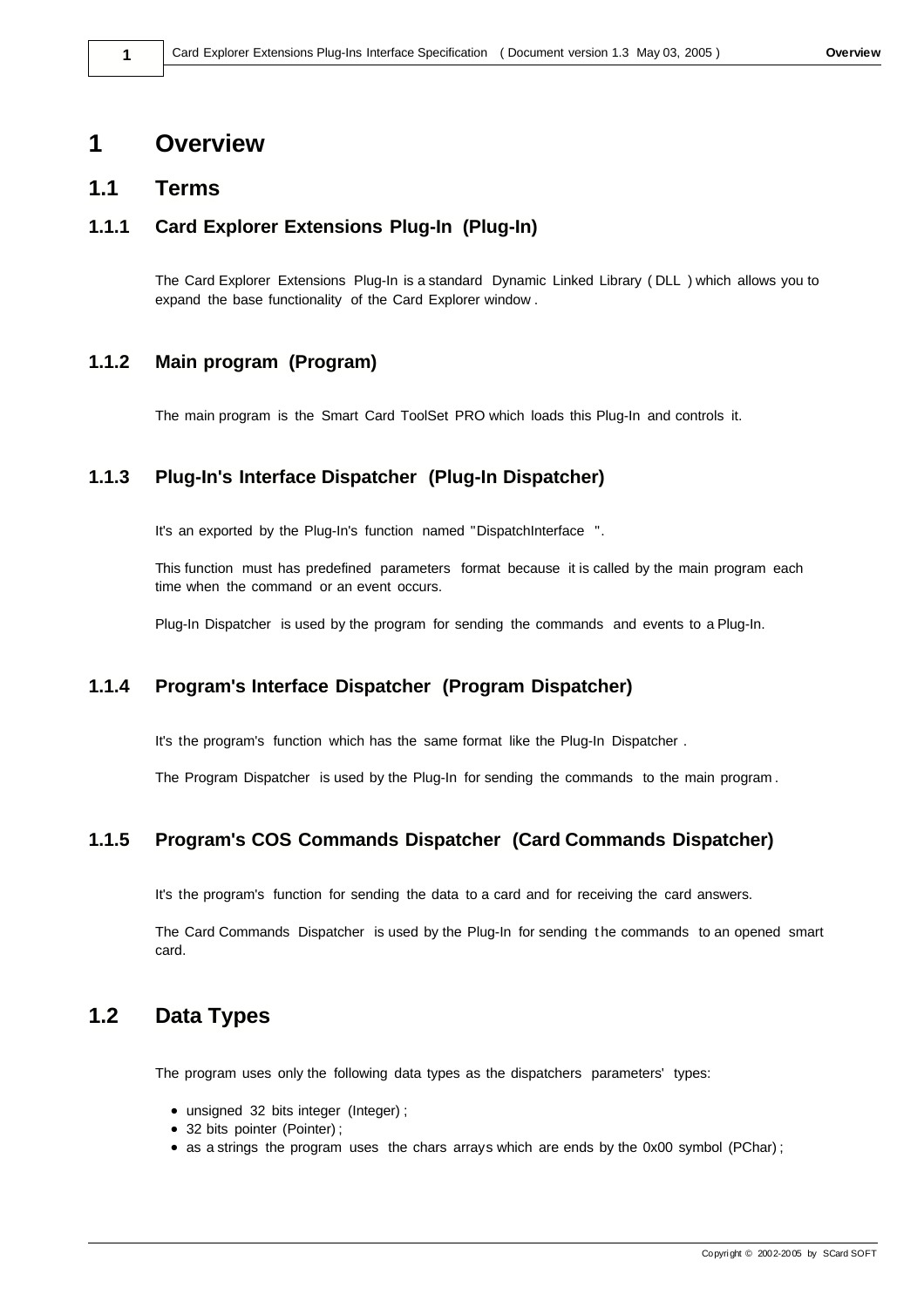## **1.3 Plug-Ins Using Fundamentals**

The Card Explorer Extensions Plug-In is the standard Dynamic Linked Library ( DLL ) and it may be created using any of programming languages and any of IDEs which allows you to create the DLL.

Each Plug-In must export one function named "DispatchInterface" . This function must has predefined parameter's format because it is called by program each time when the command or an event occurs.

The communication between the main program and the Plug-In is based on a dispatchers calls.

The main program calls:

1. Plug-In Dispatcher;

The Plug-In calls:

- 1. Program Dispatcher;
- 2. Card Commands Dispatcher;

The program controls the Plug-In by calling of the Plug-In Dispatcher function and sending the commands and events.

The Plug-In sends the control commands into the program using the Program Dispatcher .

The Plug-In can exchange the data with an opened smart card using the program's function Card Commands Dispatcher .

#### **1.3.1 Plug-In Loading Phase**

The Card Explorer window of the main program loads the Plug-In every time when the card is opened in the case if this Plug-In is in the "Type Plug-Ins"'s list of the Card Type of an opened card.

#### **1.3.1.1 Step 1 : Loading the Plug-In library**

The program attempts to connect the plug-in's file as a standard DLL library.

In the case of success the program attempts to register the Plug-In's Dispatcher function named "**DispatchInterface** ".

If this function is found it will be used as the Plug-In Dispatcher.

#### **1.3.1.2 Step 2 : Loading the Plug-In Type**

Using the registered Plug-In's Dispatcher the program sends to the Plug-In the "Get Plug-In Type" command:

| <b>Command Code</b> | <b>Command Parameter</b> | <b>Command Data</b> |
|---------------------|--------------------------|---------------------|
|                     |                          |                     |

The Plug-In must return 1 as a value of the Command Data parameter.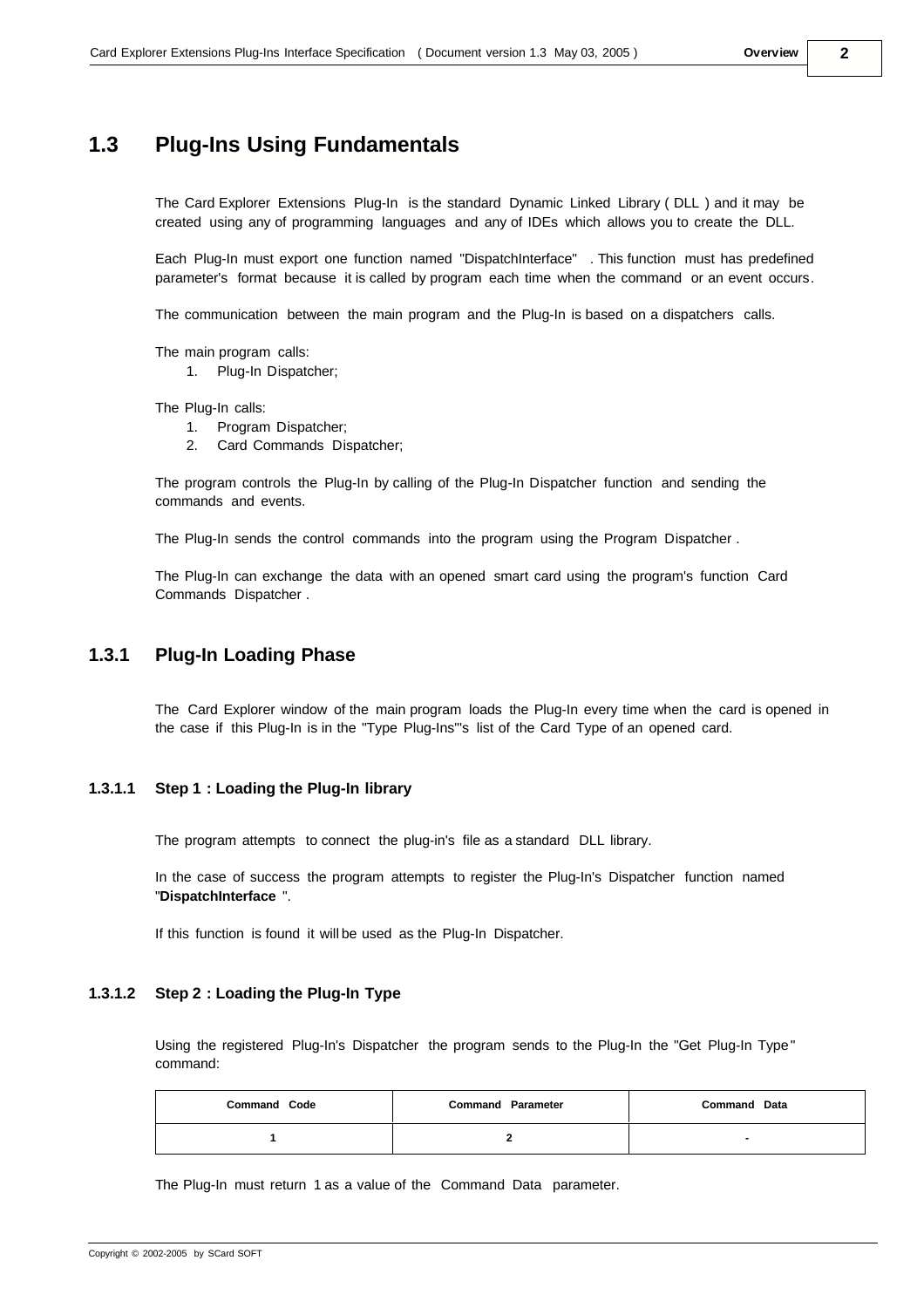**Warning!** Only in the case of this command (Get Plug-In Type) the Command Data is a variable of an Integer type! It's not a pointer! And the Plug-In must set the value of this variable to **10**.

#### **1.3.1.3 Step 3 : Loading the Plug-In Name**

**3**

Using the Plug-In's Dispatcher the program requests the Plug-In's Name:

| <b>Command Code</b> | <b>Command Parameter</b> | <b>Command Data</b> |
|---------------------|--------------------------|---------------------|
| 30                  |                          |                     |

The Plug-In must returns the pointer on the its local chars array as a value of the Command Data parameter .

This chars array must contains the name of this Plug-In and it must ends by the 0x00 symbol.

#### **1.3.1.4 Step 4 : Loading the Plug-In Description**

Using the Plug-In's Dispatcher the program requests the Plug-In's Description:

| <b>Command Code</b> | <b>Command Parameter</b> | <b>Command Data</b> |
|---------------------|--------------------------|---------------------|
| 30                  |                          |                     |

The Plug-In must returns the pointer on the its local chars array as a value of the Command Data parameter .

This chars array must contains the description of this Plug-In and it must ends by the 0x00 symbol.

#### **1.3.1.5 Step 5 : OnRegistered Event**

The program sends to the Plug-In the "OnRegistered" event:

| <b>Command Code</b> | <b>Command Parameter</b> | <b>Command Data</b>                                  |
|---------------------|--------------------------|------------------------------------------------------|
|                     |                          | the pointer on the<br>Program Dispatcher<br>function |

On this event the Plug-In must store the received pointer on the Program Dispatcher into its local variable.

This event is the best time for executing the command "Get Commands Dispatcher" by the Plug-In.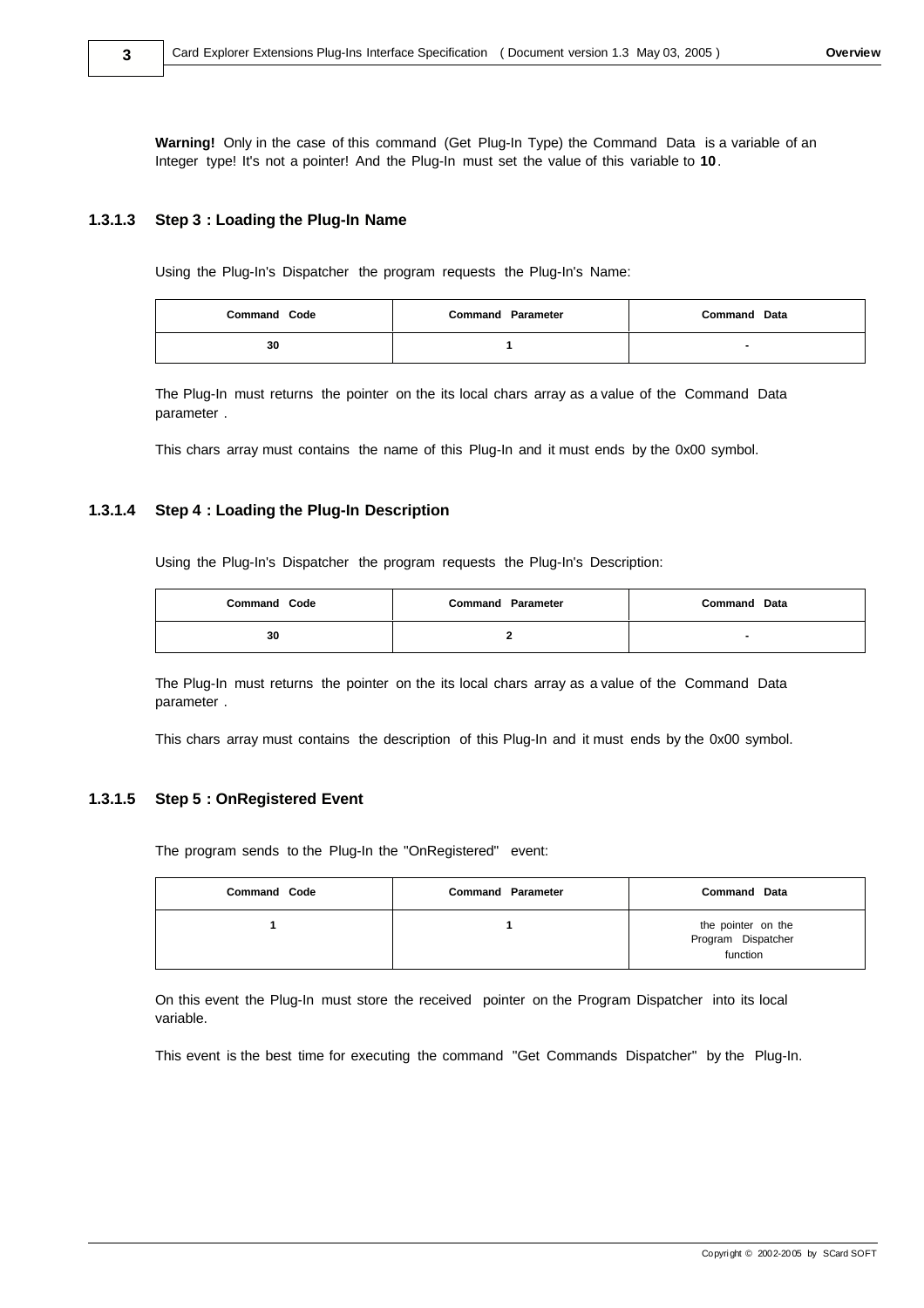#### **4**

#### **1.3.1.6 Step 6 : Loading the Card Commands Dispatcher Interface**

The Plug-In sends to the program the command "Get Commands Dispatcher":

| <b>Command Code</b> | <b>Command Parameter</b> | <b>Command Data</b>                                        |
|---------------------|--------------------------|------------------------------------------------------------|
|                     | 1000                     | the pointer on the<br>Card Commands Dispatcher<br>function |

On this command the program returns the pointer on the Card Commands Dispatcher function.

The Plug-In may store this address into its local variable.

#### **1.3.2 Active Plug-In Phase**

After loading the Plug-In may be activated by the following two ways:

- 1. Automatically by the program:
	- · If this Plug-In is a default Plug-In for the opened card and if the check box "Allow activate the default Plug-In ..." of the Card Type Editor is checked;
- 2. Manually by user:
	- · if the user has clicked on the Plug-In name menu item of the "Plug-Ins" menu of the Card Explorer window or in the main menu of the program;

In the case of a Plug-In activating the program sends into a Plug-In the "OnActivate" event using its Dispatcher.

#### **1.3.2.1 OnActivate Event**

**Important!** Only one event binds the user and the Plug-In - it is "OnActivate" event! The Plug-In must always process this event correctly!

| <b>Command Code</b> | <b>Command Parameter</b> | <b>Command Data</b> |
|---------------------|--------------------------|---------------------|
| 10                  |                          |                     |

After receiving of this event the Plug-In must run its activating function which makes its visible to user. It may be the function of showing of the Plug-In's main window or something else.

#### **1.3.2.2 OnExecute Event**

This event occurs only after the OnActivate event if the check box "Allow autoexecute on activate" of the Card Type Editor is checked and if the OnActivate event was created automatically.

This event do not occurs if the Plug-In was activated by user manually by clicking on the menu item.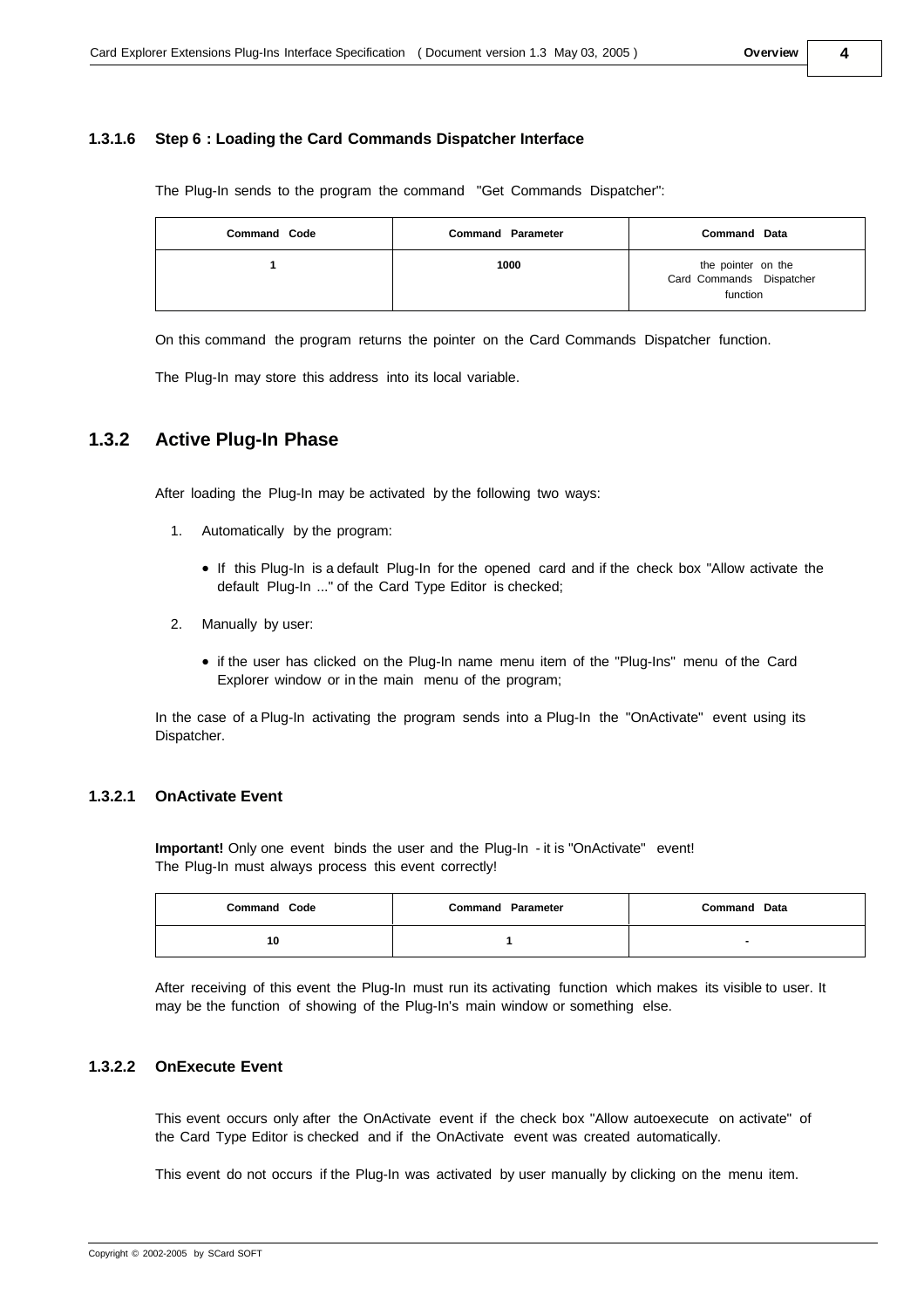| <b>Command Code</b> | <b>Command Parameter</b> | <b>Command Data</b> |
|---------------------|--------------------------|---------------------|
| 10                  |                          |                     |

After receiving of this event the Plug-In must run its main function.

#### **1.3.3 Plug-In Unloading Phase**

The program unloads all opened Plug-Ins every time when the card is closed.

#### **1.3.3.1 OnUnregistered Event**

On the card closing the program sends to the Plug-In the "OnUnregistered" event:

| <b>Command Code</b> | <b>Command Parameter</b> | <b>Command Data</b> |
|---------------------|--------------------------|---------------------|
|                     | 100                      |                     |

After receiving this event the Plug-In must stop all its operations and prepare all its data for closing.

## **2 Dispatchers**

#### **2.1 Interface Dispatchers**

#### **2.1.1 Fundamentals**

The Plug-In's Interface Dispatcher (Plug-In Dispatcher) is the exported by the Plug-In's function named "DispatchInterface ". It used by the program for sending commands and events from the program to a Plug-In.

The Program's Interface Dispatcher (Program Dispatcher) is the program's function with the same parameters like the Plug-In Dispatcher . It used by the Plug-In for sending its commands to a program .

Any command is a combination of a values of the three parameters of the dispatcher function.

The first two parameters "Command Code " and "Command Parameter " of the dispatcher must be defined for any command . The third parameter "Command Data " may be either defined or not depending to the command .

#### **Calling the Program Dispatcher**

Prepare the data before the dispatcher calling:

- 1. define the local variable of an integer type and assign to it the Command Code value of the selected command;
- 2. define the local variable of an integer type and assign to it the Command Parameter value of the selected command;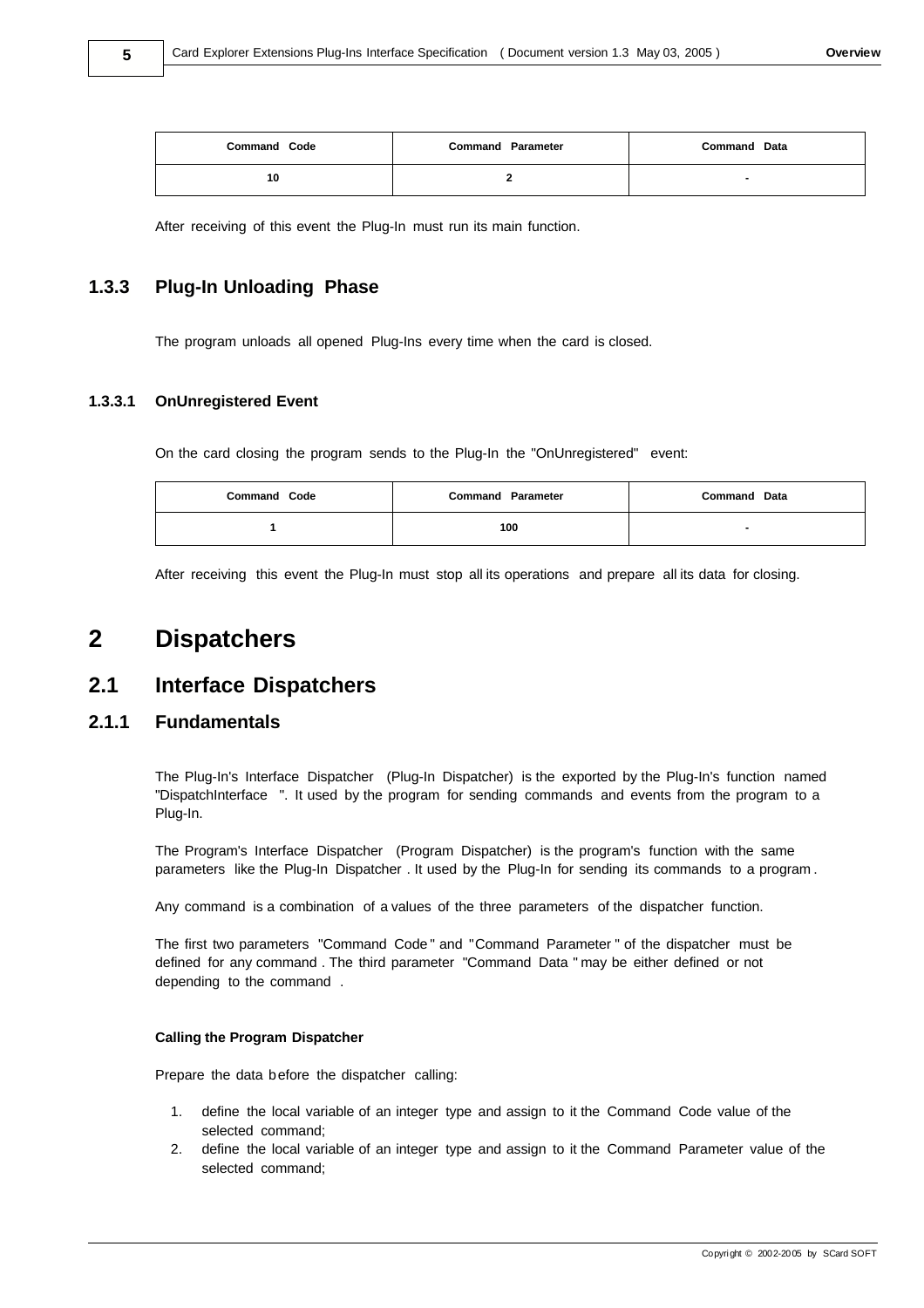- 3. define the local variable of a pointer type and assign to it the address of the data buffer according to current command if need;
- 4. define the three pointer variables and assign to the addresses of the previous three variables; you must use only these pointers as the dispatcher's parameters;

Call the dispatcher using the prepared parameters. The function will returns the result code. In the some cases the parameter Command Data may points to the data buffer after calling the dispatcher.

#### **Receiving the program's calls by the Plug-In Dispatcher**

You need to classify the received parameters according to the [Commands](#page-9-0) using the logical operator like if, switch, case e.t.c.

#### **2.1.2 Function Format**

The Plug-In's Interface Dispatcher is a function of an integer type with the three parameters :

| N | Parameter Name    | Parameter Type     | Variable Value Description             |
|---|-------------------|--------------------|----------------------------------------|
|   | Command Code      | Pointer on Integer | The Code of the command (Integer)      |
| 2 | Command Parameter | Pointer on Integer | The Parameter of the command (Integer) |
| 3 | Command Data      | Pointer on Pointer | The pointer on the data buffer         |

**Warning**! All parameters are the pointers on the your local variables of an Integer or a Pointer types!

The function returns the Result Code of an Integer type:

| Value | Result                                                       |
|-------|--------------------------------------------------------------|
|       | Success                                                      |
| 2     | The Command Code is invalid or has an unsupported<br>value   |
| 3     | The Command Parameter is invalid or has an unsupported value |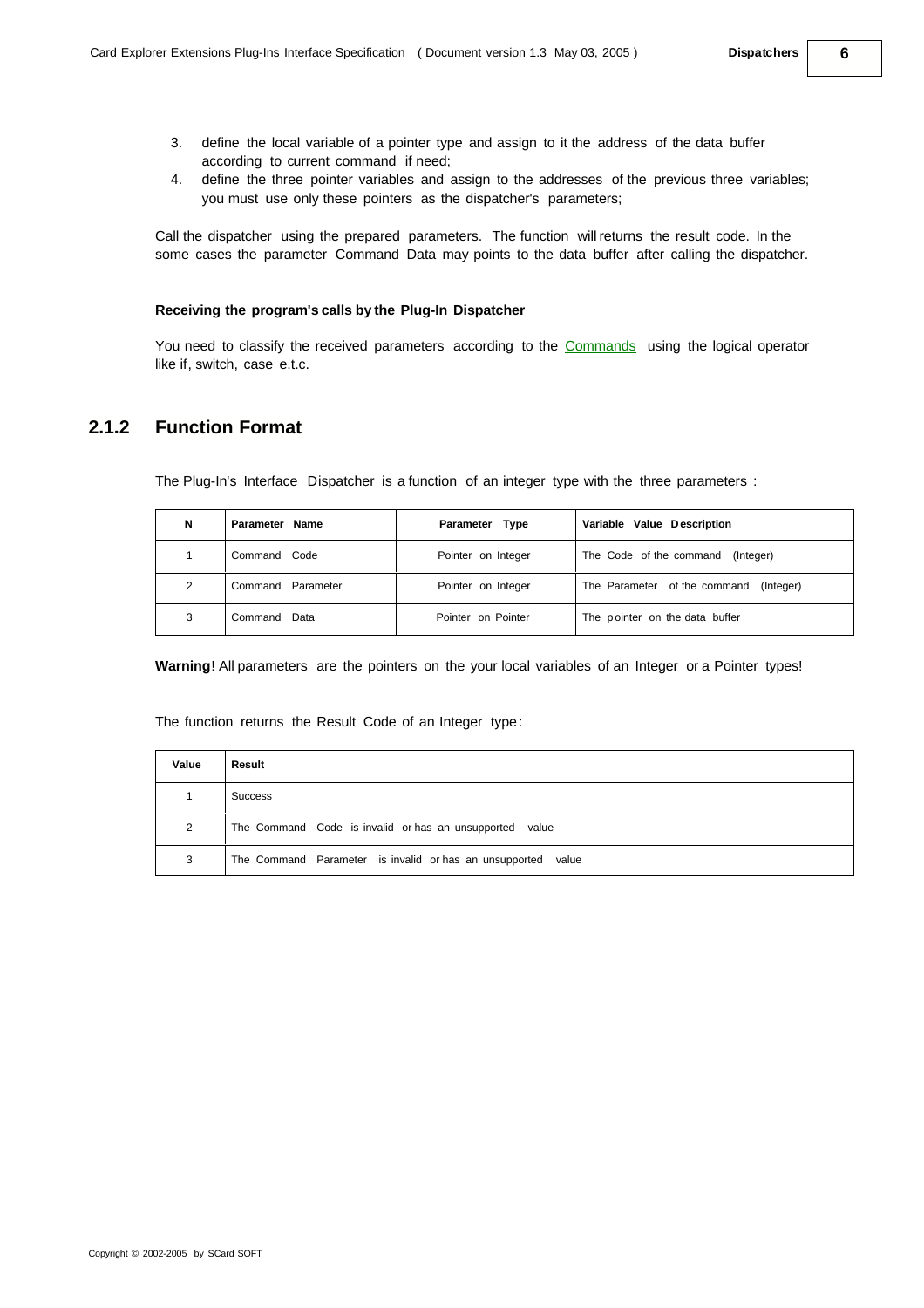#### <span id="page-9-0"></span>**2.1.3 Commands**

Both th Program 's and Plug-In's Dispatchers are uses the one common set of the commands which are based on the values of the dispatchers functions' parameters.

#### **2.1.3.1 "Get Plug-In Type" command**

| Caller:   | Program |
|-----------|---------|
| Receiver: | Plug-In |

| Parameter Name |                   | Parameter Type                                   | Variable      | <b>Description</b>                                                      |
|----------------|-------------------|--------------------------------------------------|---------------|-------------------------------------------------------------------------|
| Command Code   |                   | pointer<br>on the variable<br>of an Integer type | Integer       |                                                                         |
|                | Command Parameter | pointer<br>on the variable<br>of an Integer type | 2<br>Integer  |                                                                         |
| Command Data   |                   | pointer<br>on the variable<br>of an Integer type | 10<br>Integer | The address of the Card Commands<br>Dispatcher function of the program; |

The Plug-In receives this command by its Dispatcher and it must set the variable of the Command Data parameter to 1.

#### **2.1.3.2 "Get Plug-In Name" command**

| Caller:   | Program |
|-----------|---------|
| Receiver: | Plug-In |

| Parameter Name    | Parameter Type                                   | Variable                                                         | <b>Description</b>                                                                                                            |
|-------------------|--------------------------------------------------|------------------------------------------------------------------|-------------------------------------------------------------------------------------------------------------------------------|
| Command Code      | pointer<br>on the variable<br>of an Integer type | 30<br>Integer                                                    |                                                                                                                               |
| Command Parameter | pointer<br>on the variable<br>of an Integer type | Integer                                                          |                                                                                                                               |
| Command Data      | pointer<br>on the variable<br>of a pointer type  | the address of<br>the Plug-In's local<br>text buffer;<br>Pointer | The Plug-In must assign to this variable<br>the address of the local chars array<br>which contains the Plug-In's Name string; |

The Plug-In receives this command by its Dispatcher and it must assign to the Command Data parameter the address of the Plug-In's local chars array which contains the Plug-In's Name string.

**7**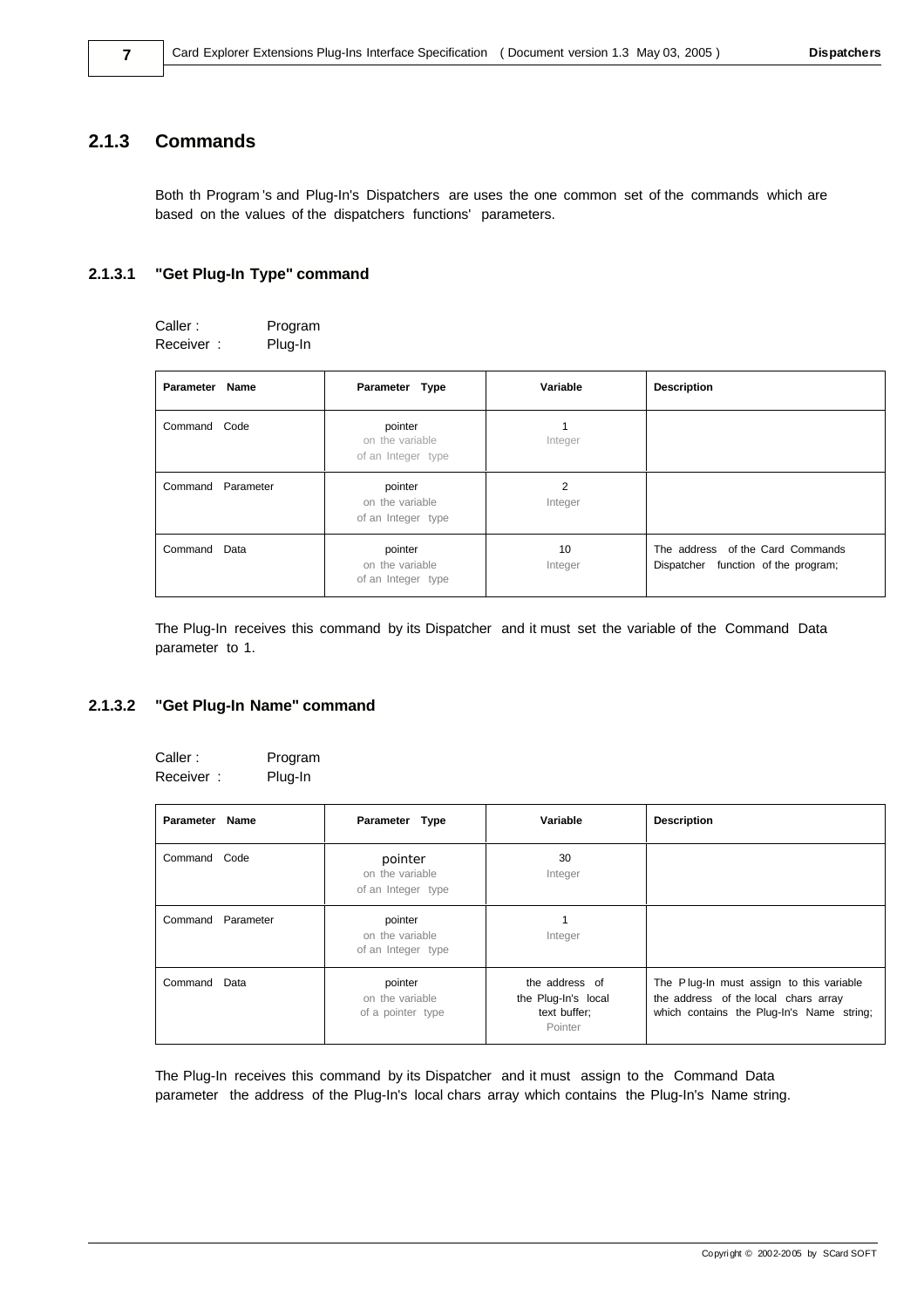#### **2.1.3.3 "Get Plug-In Description" command**

| Caller:   | Program |
|-----------|---------|
| Receiver: | Plug-In |

| Parameter Name    | Parameter Type                                   | Variable                                                         | <b>Description</b>                                                                                                                      |
|-------------------|--------------------------------------------------|------------------------------------------------------------------|-----------------------------------------------------------------------------------------------------------------------------------------|
| Command Code      | pointer<br>on the variable<br>of an Integer type | 30<br>Integer                                                    |                                                                                                                                         |
| Command Parameter | pointer<br>on the variable<br>of an Integer type | 2<br>Integer                                                     |                                                                                                                                         |
| Command Data      | pointer<br>on the variable<br>of a pointer type  | the address of<br>the Plug-In's local<br>text buffer;<br>Pointer | The Plug-In must assign to this variable<br>the address of the local chars array<br>which contains the Plug-In's Description<br>string; |

The Plug-In receives this command by its Dispatcher and it must assign to the Command Data parameter the address of the Plug-In's local chars array which contains the Plug-In's Description string.

#### **2.1.3.4 "Get Commands Interface" command**

| Caller :  | Plug-In |
|-----------|---------|
| Receiver: | Program |

| Parameter Name |                   | Parameter Type                                   | Variable                                   | <b>Description</b>                                          |
|----------------|-------------------|--------------------------------------------------|--------------------------------------------|-------------------------------------------------------------|
| Command Code   |                   | pointer<br>on the variable<br>of an Integer type | Integer                                    |                                                             |
|                | Command Parameter | pointer<br>on the variable<br>of an Integer type | 1000<br>Integer                            |                                                             |
| Command        | Data              | pointer<br>on the variable<br>of a pointer type  | the address of<br>the function;<br>Pointer | the address of the<br>Card Commands Dispatcher<br>function; |

The Plug-In sends this command for receiving the address of the Card Commands Dispatcher function.

The program returns the pointer to the Card Commands Dispatcher and the Plug-In must store it into its local variable;

#### **2.1.3.5 "Get Plug-In's Registry Path" command**

| Caller:   | Plug-In |
|-----------|---------|
| Receiver: | Program |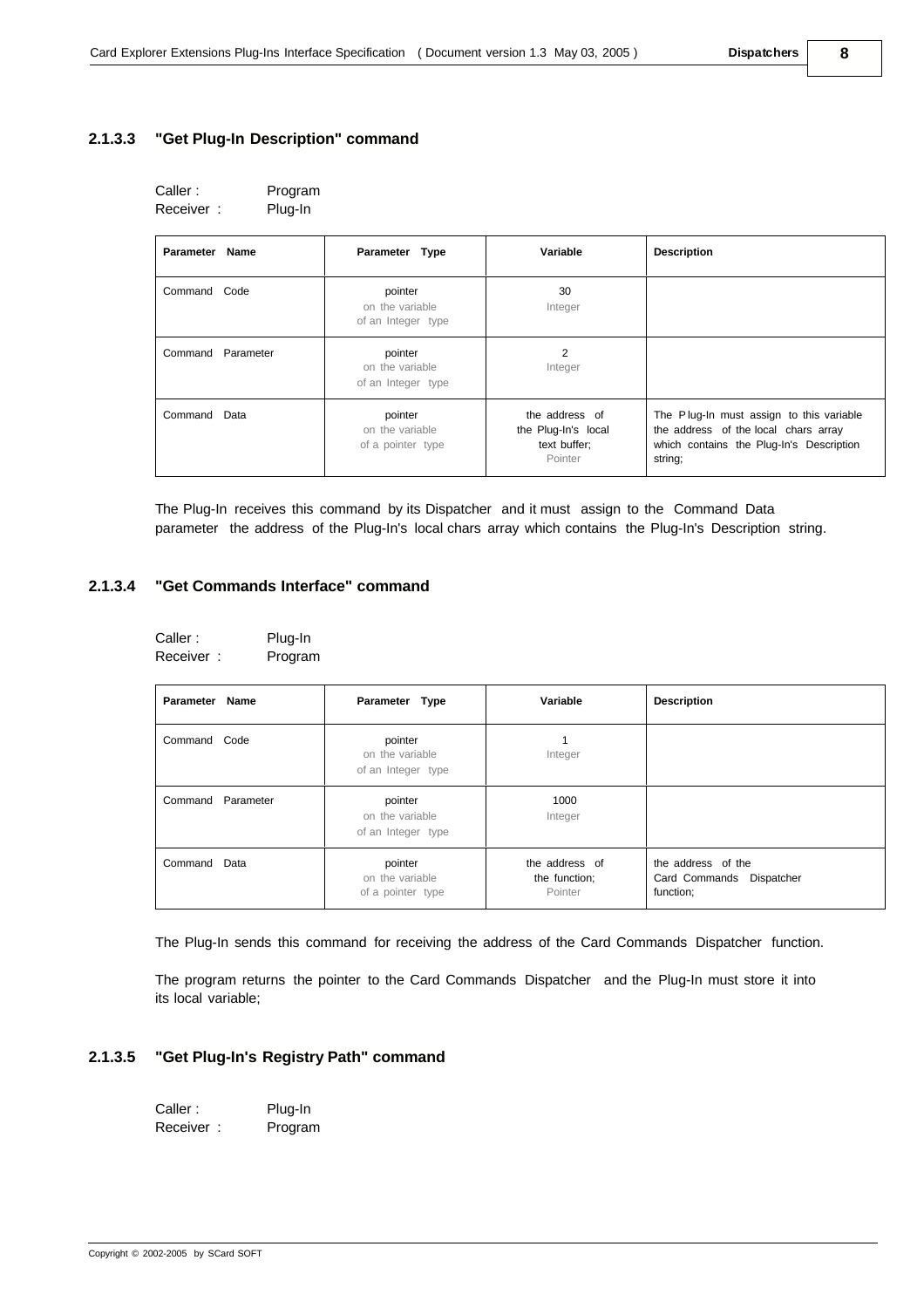| Parameter Name    | Parameter Type                                   | Variable                                                         | <b>Description</b>                                                                                                                                 |
|-------------------|--------------------------------------------------|------------------------------------------------------------------|----------------------------------------------------------------------------------------------------------------------------------------------------|
| Command Code      | pointer<br>on the variable<br>of an Integer type | 30<br>Integer                                                    |                                                                                                                                                    |
| Command Parameter | pointer<br>on the variable<br>of an Integer type | 1003<br>Integer                                                  |                                                                                                                                                    |
| Command Data      | pointer<br>on the variable<br>of a pointer type  | the address of<br>the program's local<br>text buffer;<br>Pointer | The address of the program's local<br>chars array which contains the full<br>registry path to the key which contains<br>the Plug-In's preferences; |

### **2.1.3.6 "Hide Program" command**

| Caller:   | Plug-In |
|-----------|---------|
| Receiver: | Program |

| Parameter Name    | Parameter Type                                   | Variable        | <b>Description</b> |
|-------------------|--------------------------------------------------|-----------------|--------------------|
| Command Code      | pointer<br>on the variable<br>of an Integer type | 20<br>Integer   |                    |
| Command Parameter | pointer<br>on the variable<br>of an Integer type | 1002<br>Integer |                    |
| Command Data      | pointer<br>not used                              | ۰               |                    |

Hide the program's main window from the desktop.

**9**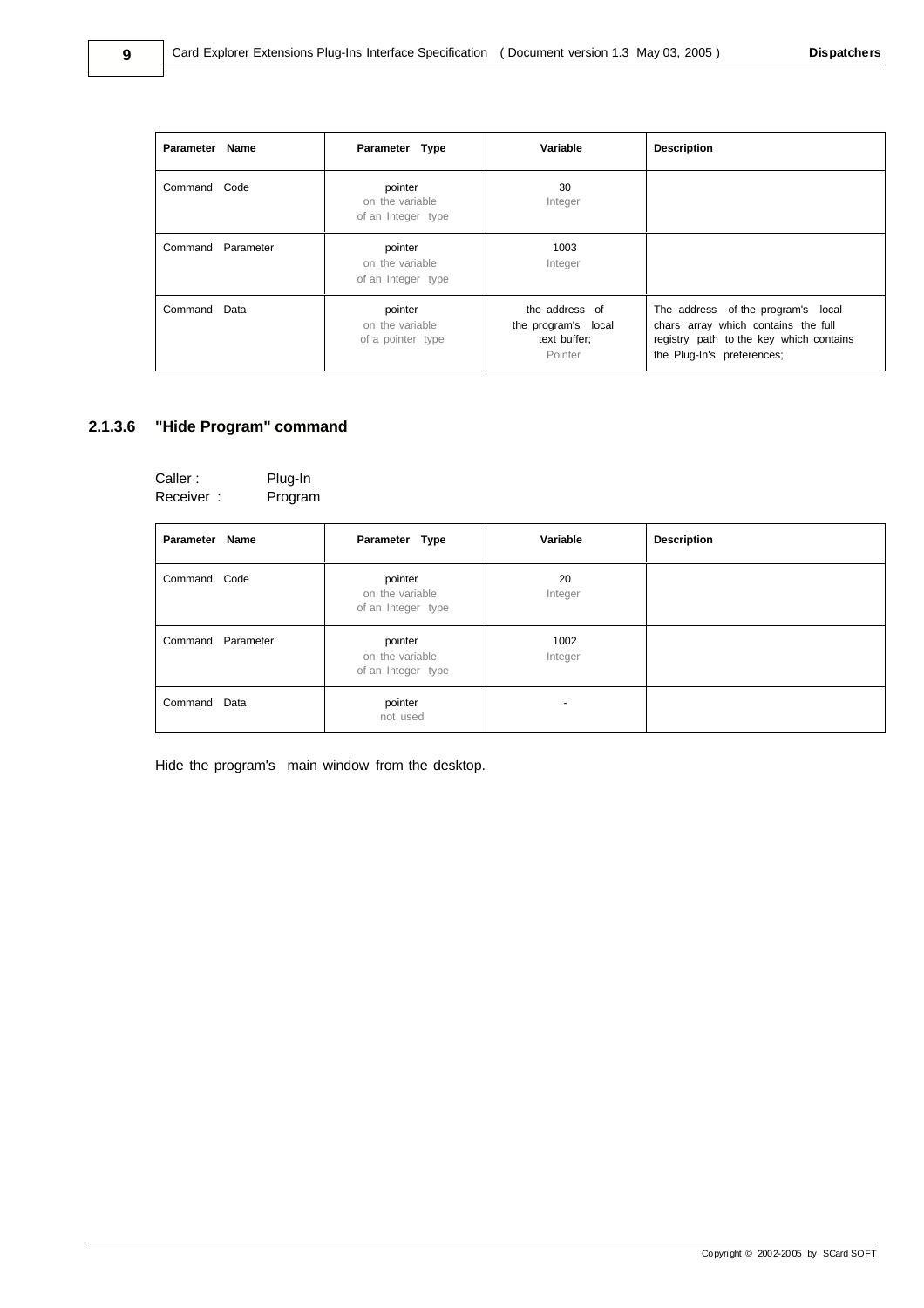| Caller :  | Plug-In |
|-----------|---------|
| Receiver: | Program |

| Parameter Name    | Parameter Type                                   | Variable        | <b>Description</b> |
|-------------------|--------------------------------------------------|-----------------|--------------------|
| Command Code      | pointer<br>on the variable<br>of an Integer type | 20<br>Integer   |                    |
| Command Parameter | pointer<br>on the variable<br>of an Integer type | 1001<br>Integer |                    |
| Command Data      | pointer<br>not used                              | ۰               |                    |

Restore the main program's window on the desktop.

### **2.1.4 Events**

The program notifies the Plug-In by sending an events using the Plug-In Dispatcher interface.

#### **2.1.4.1 "OnRegistered" event**

| Caller:   | Program |
|-----------|---------|
| Receiver: | Plug-In |

| Parameter Name    | Parameter Type                                   | Variable                                   | <b>Description</b>                    |
|-------------------|--------------------------------------------------|--------------------------------------------|---------------------------------------|
| Command Code      | pointer<br>on the variable<br>of an Integer type | Integer                                    |                                       |
| Command Parameter | pointer<br>on the variable<br>of an Integer type | Integer                                    |                                       |
| Command Data      | pointer<br>on the variable<br>of a pointer type  | the address of<br>the function;<br>Pointer | The address of the Program Dispatcher |

This event occurs when the Plug-In was successfully loaded by the program.

After receiving of this event the Plug-In must store the received pointer on the Program Dispatcher into its local variable.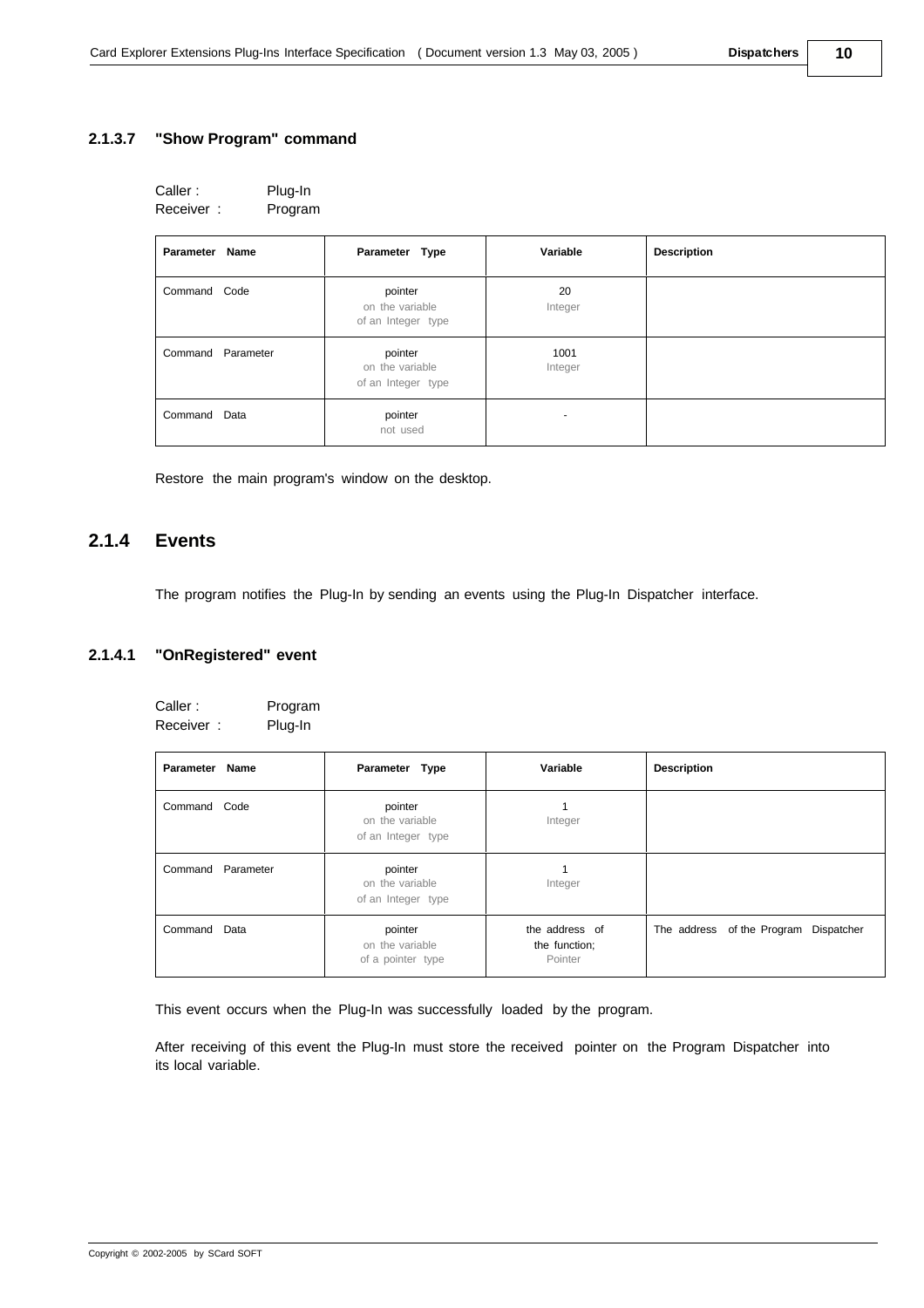#### **2.1.4.2 "OnError" event**

| Caller:   | Program |
|-----------|---------|
| Receiver: | Plug-In |

| Parameter Name    | Parameter Type                                   | Variable                                                         | <b>Description</b>                                                                   |
|-------------------|--------------------------------------------------|------------------------------------------------------------------|--------------------------------------------------------------------------------------|
| Command Code      | pointer<br>on the variable<br>of an Integer type | 10<br>Integer                                                    |                                                                                      |
| Command Parameter | pointer<br>on the variable<br>of an Integer type | $\circ$<br>Integer                                               |                                                                                      |
| Command Data      | pointer<br>on the variable<br>of a pointer type  | the address of<br>the program's local<br>text buffer;<br>Pointer | The address of the program's local<br>chars array which contains an error<br>string; |

This event occurs on the any API error.

#### **2.1.4.3 "OnActivate" event**

| Caller:   | Program |
|-----------|---------|
| Receiver: | Plug-In |

| Parameter Name    | Parameter Type                                   | Variable      | <b>Description</b> |
|-------------------|--------------------------------------------------|---------------|--------------------|
| Command Code      | pointer<br>on the variable<br>of an Integer type | 10<br>Integer |                    |
| Command Parameter | pointer<br>on the variable<br>of an Integer type | Integer       |                    |
| Command Data      | pointer<br>not used                              | Pointer       |                    |

This event occurs when:

- · if the user has clicked on the Plug-In name menu item of the "Plug-Ins" menu of the Card Explorer window or in the main menu of the program;
- · If this Plug-In is a default Plug-In for the opened card and if the check box "Allow activate the default Plug-In ..." of the Card Type Editor is checked;

After receiving of this event the Plug-In must run its activating function. It may be the function of showing of its main window or something else.

**Note**: - the activating function of the demo plug-in "GSM Demo :: IMSI Code Loader" shows its main window on the desktop.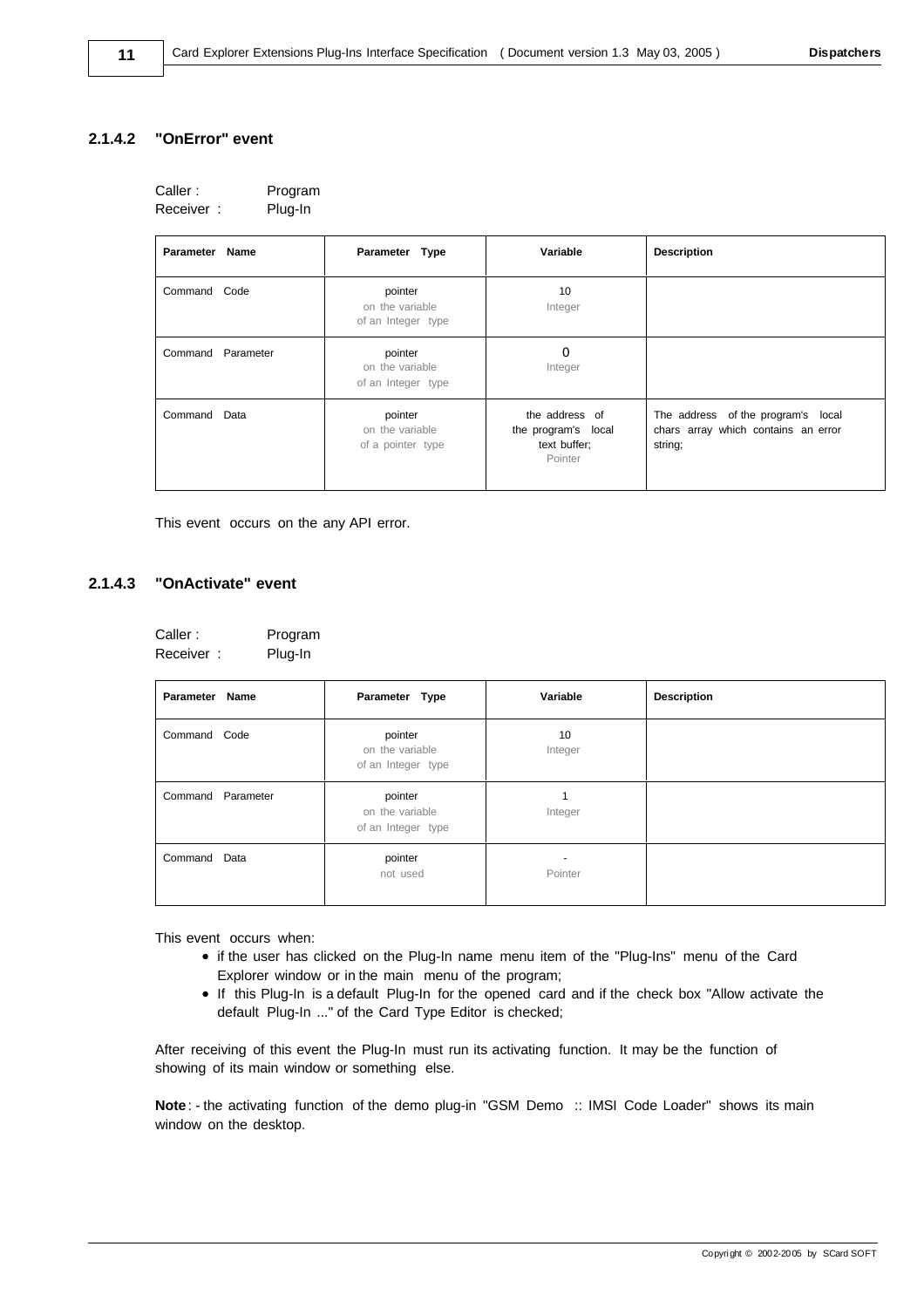#### **12**

#### **2.1.4.4 "OnExecute" event**

| Caller:   | Program |
|-----------|---------|
| Receiver: | Plug-In |

| Parameter Name    | Parameter Type                                   | Variable      | <b>Description</b> |
|-------------------|--------------------------------------------------|---------------|--------------------|
| Command Code      | pointer<br>on the variable<br>of an Integer type | 10<br>Integer |                    |
| Command Parameter | pointer<br>on the variable<br>of an Integer type | 2<br>Integer  |                    |
| Command Data      | pointer<br>not used                              | -<br>Pointer  |                    |

This event always occurs after OnActivate event if the check box "Allow autoexecute on activate" of the Card Type Editor is checked.

After receiving of this event the Plug-In must run its main function.

Note: - the main function of the demo plug-in "GSM Demo :: IMSI Code Loader" starts the loading of the IMSI code from an opened SIM card.

#### **2.1.4.5 "OnCardWait" event**

| Caller:   | Program |
|-----------|---------|
| Receiver: | Plug-In |

| Parameter Name    | Parameter Type                                   | Variable      | <b>Description</b> |
|-------------------|--------------------------------------------------|---------------|--------------------|
| Command Code      | pointer<br>on the variable<br>of an Integer type | 10<br>Integer |                    |
| Command Parameter | pointer<br>on the variable<br>of an Integer type | 10<br>Integer |                    |
| Data<br>Command   | pointer<br>not used                              | ۰             |                    |

This event occurs when the reader becomes empty.

The Plug-In must stop the card operations.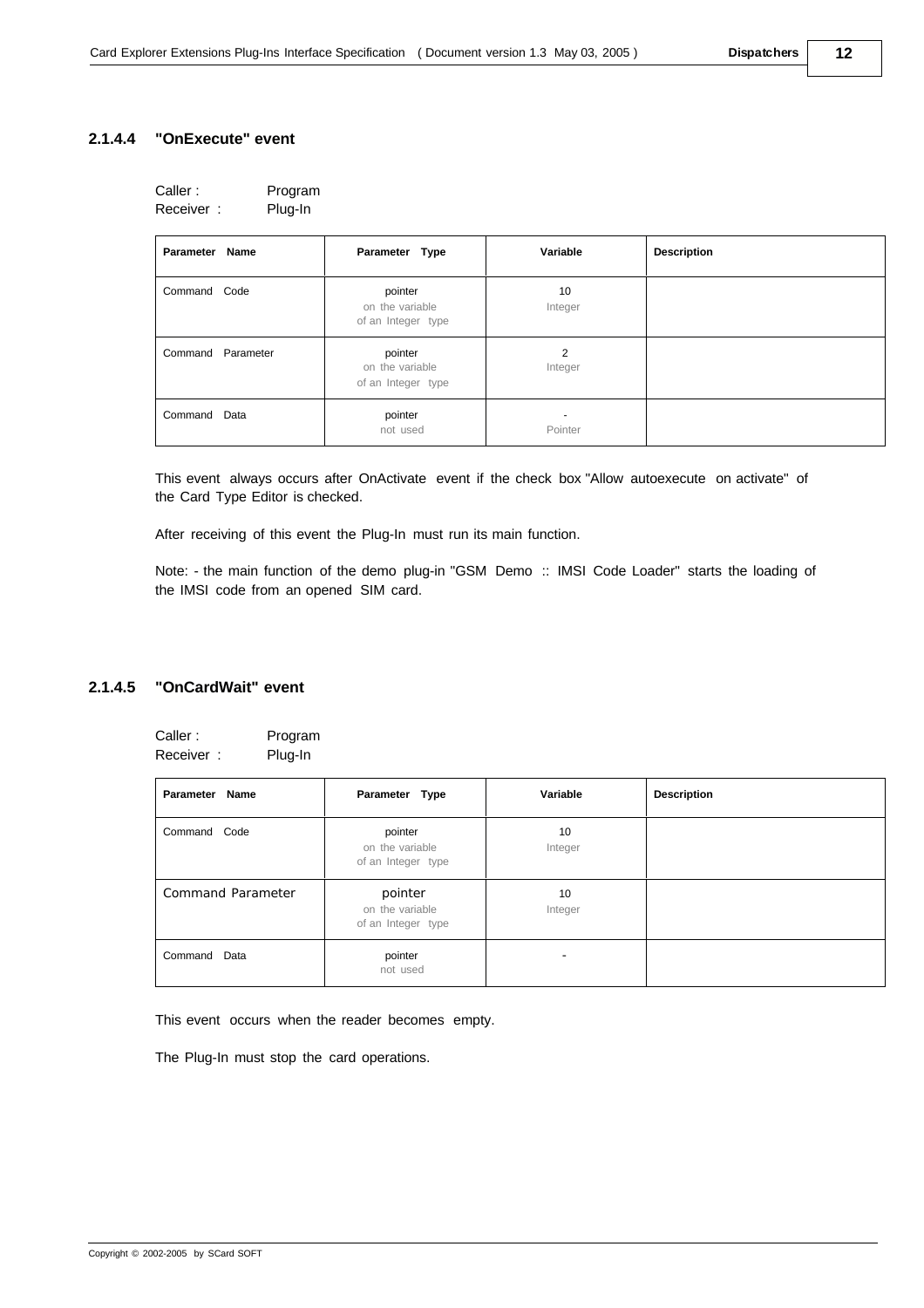#### **2.1.4.6 "OnCardReady" event**

**13**

| Caller:   | Program |
|-----------|---------|
| Receiver: | Plug-In |

| Parameter Name    | Parameter Type                                   | Variable                 | <b>Description</b> |
|-------------------|--------------------------------------------------|--------------------------|--------------------|
| Command Code      | pointer<br>on the variable<br>of an Integer type | 10<br>Integer            |                    |
| Command Parameter | pointer<br>on the variable<br>of an Integer type | 11<br>Integer            |                    |
| Command Data      | pointer<br>not used                              | $\overline{\phantom{0}}$ |                    |

This event occurs when the card is successfully opened in the reader.

#### **2.1.4.7 "OnUnregistered" event**

| Caller :  | Program |
|-----------|---------|
| Receiver: | Plug-In |

| Parameter Name    | Parameter Type             | Variable | <b>Description</b> |
|-------------------|----------------------------|----------|--------------------|
| Command Code      | pointer<br>on the variable |          |                    |
|                   | of an Integer type         | Integer  |                    |
| Command Parameter | pointer<br>on the variable | 100      |                    |
|                   | of an Integer type         | Integer  |                    |
| Command Data      | pointer<br>not used        | ۰        |                    |

This event occurs before the Plug-In will be unloaded.

After receiving of this event the Plug-In must stop all its operations and prepare all its data for closing.

## **2.2 Commands Dispatcher**

### **2.2.1 Fundamentals**

The address of the Card Commands Dispatcher may be received by Plug-In using the command "Get Commands Interface".

How to send the command into a card: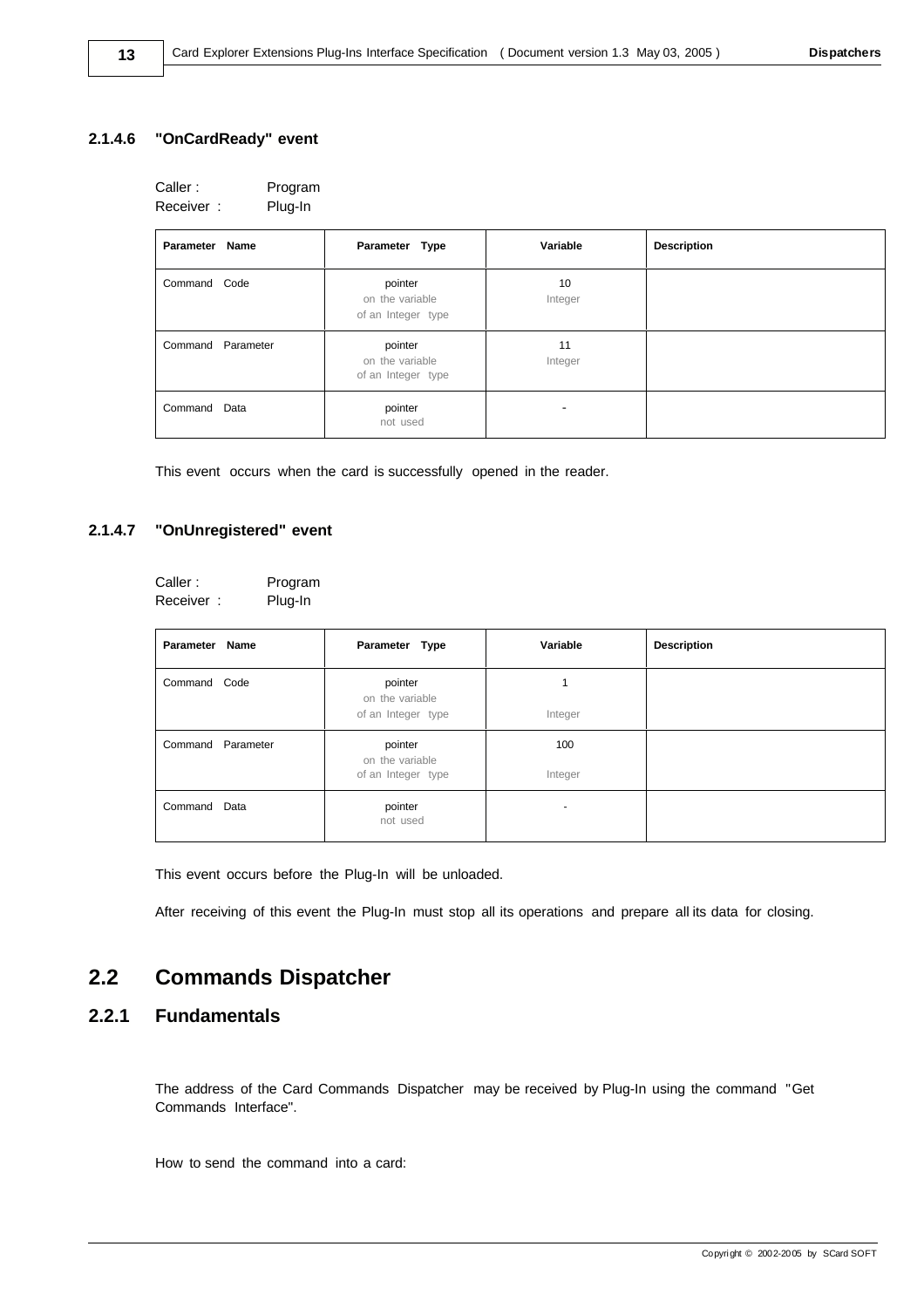- **14**
- 1. you need to define the Plug-In 's local buffer (send buffer) for preparing of the sending data;
- 2. you need to prepare the data in the send buffer according to ISO 7816-4:

```
for T0 protocol :
  · Cla Ins P1 P2 P3 [DataIn]
for T1 protocol :
```
- · **Cla Ins P1 P2 Lc [DataIn] Le**
- 3. you need to define the local variable of an Integer type and assign to it the length of the data into a send buffer;
- 4. you need to define the local variable of the Pointer type; the program will assign to it an address of the received data buffer automatically;
- 5. you need to define the local variable of an Integer type; the program will assign to it the length value of the received data automatically;
- 6. you need to define the four variables of the pointer type and assign to its the addresses of the four previous prepared variables; call the Card Commands Dispatcher using these four pointers as a parameters;
- 7. in the case of successful data sending the function will return the Result Code 0; the program automatically assigns the address of the buffer of the received data to your variable of the pointer type and the received data length to your variable of an integer type:
- 8. the received data is formatted by program according to the ISO 7816-4:
	- · **[DataOut] SW1SW2**

#### **2.2.2 Function Format**

The Card Commands Dispatcher is the main program's function . It used by the Plug-In for sending data into a smart card and receiving the card's answers:

| N             | Parameter Name            | Parameter Type     | Variable Description                                                                                 |
|---------------|---------------------------|--------------------|------------------------------------------------------------------------------------------------------|
|               | Send Buffer               | Pointer on Pointer | Pointer on the Plug-In's local data buffer<br>which contains the command data for<br>sending to card |
| $\mathcal{P}$ | Send Buffer Length        | Pointer on Integer | Length of the Send Buffer data in the bytes<br>(Integer)                                             |
| 3             | Received Buffer           | Pointer on Pointer | Pointer on the program's local data buffer<br>which will contains the received data                  |
|               | Received Buffer<br>Length | Pointer on Integer | Length of the received data in the Received<br>Buffer in bytes (Integer)                             |

**Warning**! All parameters are the pointers on the your local variables of an Integer or Pointer type!

The function returns the Result Code of an Integer type: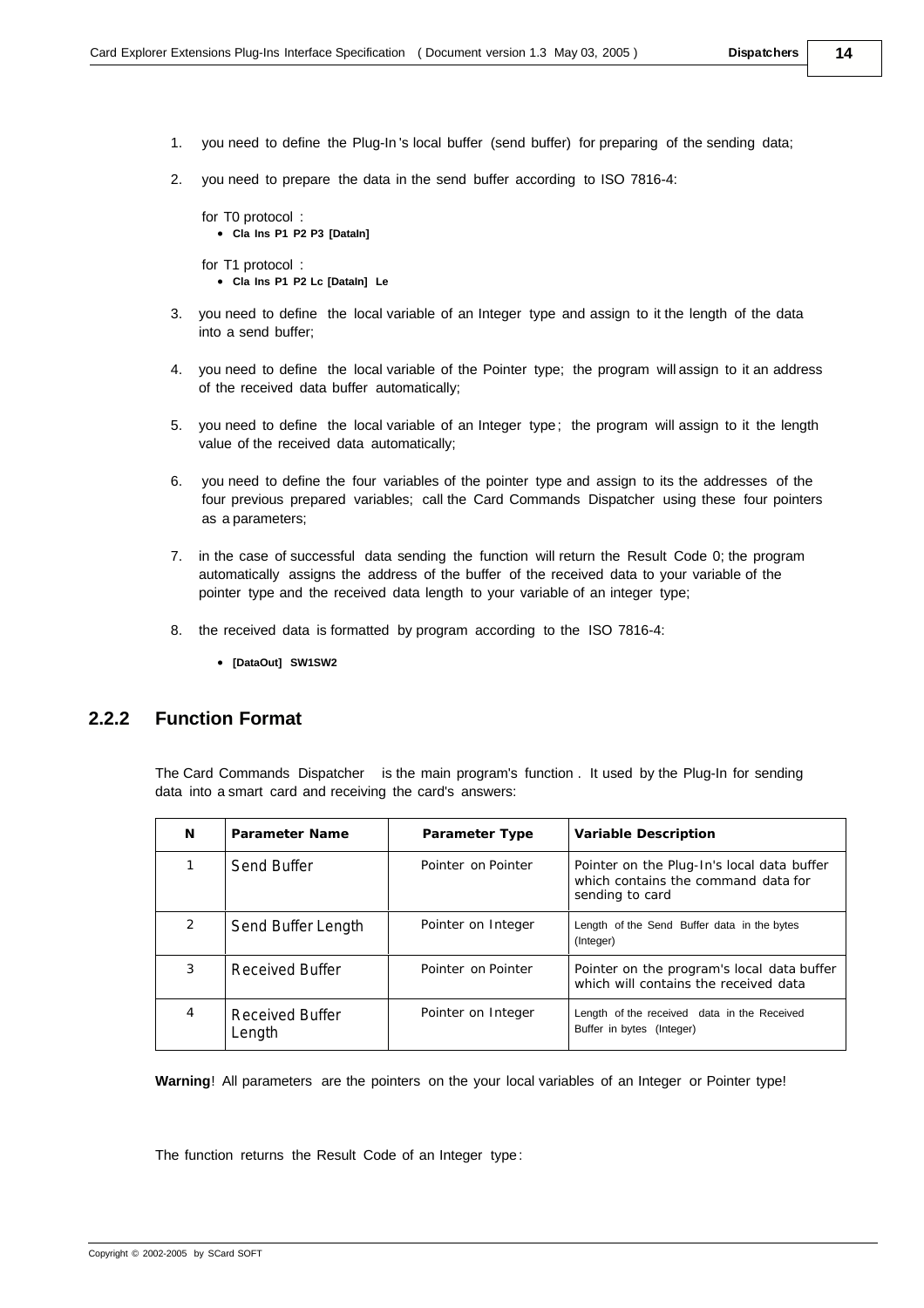| Value | l Result.                                                                             |
|-------|---------------------------------------------------------------------------------------|
|       | The command data was successfully sent into a card and the card's answer was received |
| $-1$  | The command data was not sent                                                         |